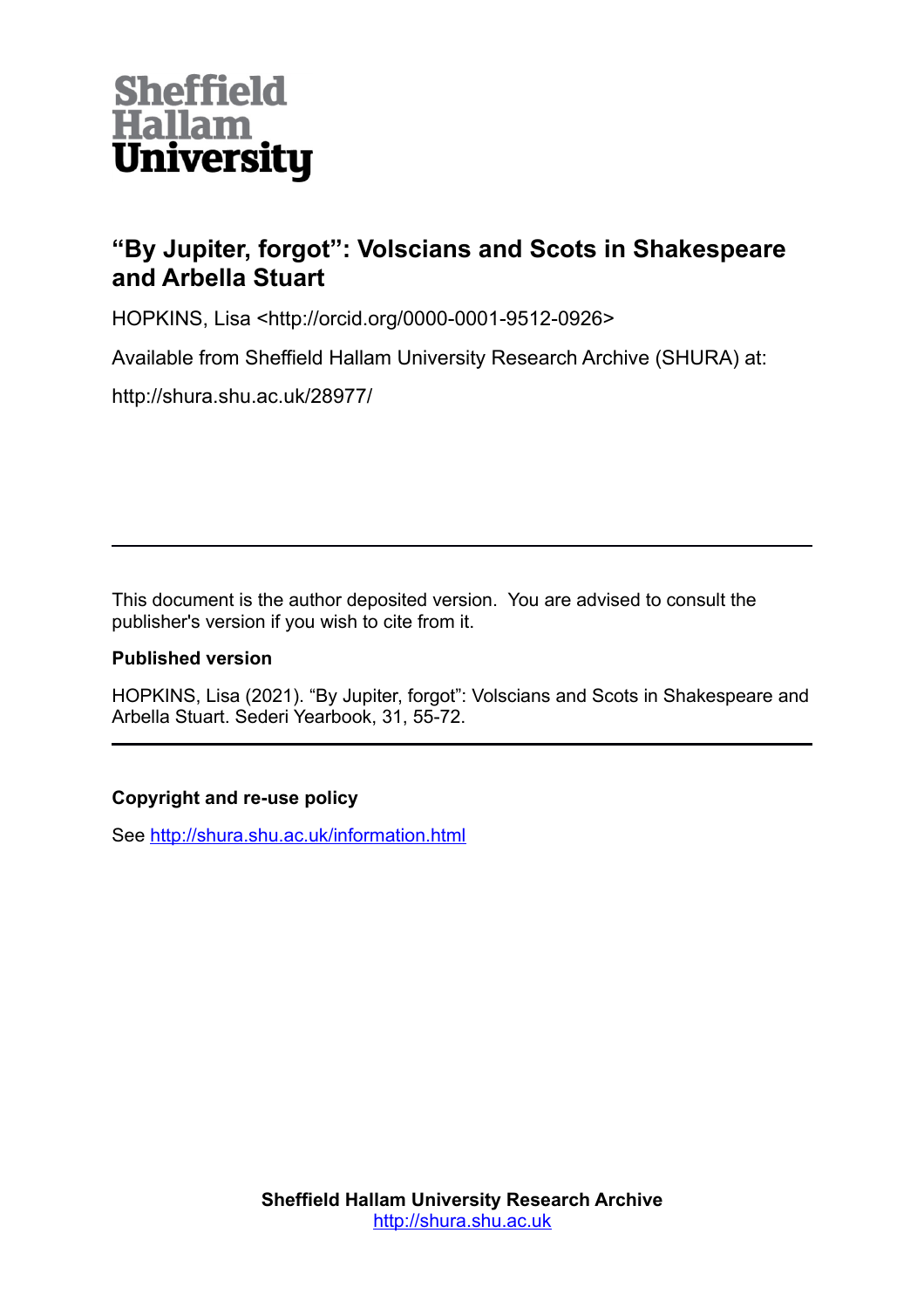### **"By Jupiter, forgot": Volscians and Scots in Shakespeare and Arbella Stuart[\\*](#page-1-0)**

### Lisa Hopkins *Sheffield Hallam University, UK*

#### **ABSTRACT**

This essay examines the representation of Volscians in two texts, Shakespeare's *Coriolanus* and a letter of Lady Arbella Stuart's referring to Virgil's Camilla. It argues that for both authors, it matters that the relationship between the Volscians and the Romans could trope that between the Scots and the English. In the month in which Queen Elizabeth died, Arbella Stuart reached for a Volscian as a way to connect herself to Scotland; five years later, in the wake of James's failed attempt to achieve political and constitutional union between England and Scotland, *Coriolanus* uses the Volscians to question that project.

KEYWORDS: Shakespeare; *Coriolanus*; Arbella Stuart; Virgil; Scotland; Union.

#### **"By Jupiter, forgot": Volscos y escoceses en Shakespeare y Arbella Stuart[\\*\\*](#page-1-1)**

**"By Jupiter, forgot": Volscos e escoceses em Shakespeare e Arbella Stuar[t\\*\\*\\*](#page-1-2)**

RESUMEN: Este artículo examina la representación de los volscos en dos textos, *Coriolanus*, de Shakespeare, y una carta de Lady Arbella Stuart en la que se refiere a la Camila de Virgilio. Se argumenta que para ambos autores es importante que la relación entre volscos y romanos puede ser una representación metafórica de la de escoceses e ingleses. En el mes en el que murió la reina Isabel, Arbella Stuart recurrió a una volsca como forma de relacionarse con Escocia; cinco años después, tras el intento fallido de Jacobo I por conseguir una unión política y constitucional entre Inglaterra RESUMO: Este ensaio examina a representação de volscos em dois textos, *Coriolanus* de Shakespeare e uma carta de Lady Arbella Stuart referindo-se à Camila de Virgílio. Argumenta-se que, para ambos os autores, é importante que a relação entre os volscos e os romanos possa metaforizar a relação entre os escoceses e os ingleses. No mês em que a rainha Elizabeth morreu, Arbella Stuart recorreu a uma volsca como maneira de se relacionar com a Escócia; cinco anos depois, na esteira da tentativa fracassada de James de alcançar a união política e constitucional entre a Inglaterra e a Escócia,

Sederi <sup>31</sup> (2021: 55– 72) <https://doi.org/10.34136/sederi.2021.3>

<span id="page-1-0"></span><sup>\*</sup> Acknowledgements: With thanks to Matt Steggle, Sara Jayne Steen, Crosby Stevens, and Elaine Walker.

<span id="page-1-1"></span><sup>\*\*</sup> Translation into Spanish by Tamara Pérez-Fernández.

<span id="page-1-2"></span><sup>\*\*\*</sup> Translation into Portuguese by Miguel Ramalhete.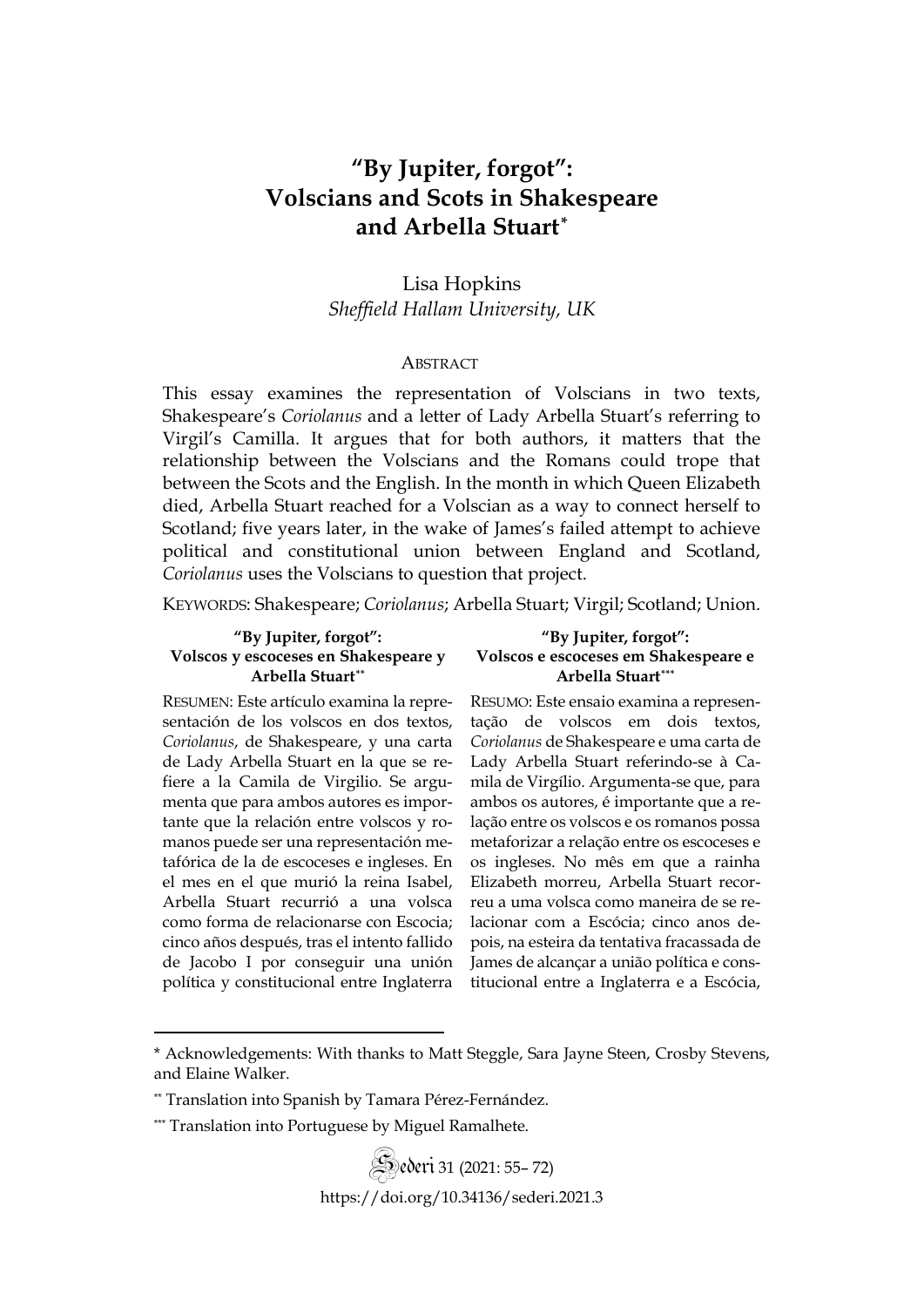y Escocia, *Coriolanus* usa a los volscos para poner en duda ese proyecto. PALABRAS CLAVE: William Shakespeare; *Coriolanus*; Arbella Stuart; Virgilio, Escocia; unión. *Coriolanus* usa os volscos para interrogar esse projeto. PALAVRAS-CHAVE: William Shakespeare; *Coriolanus*; Arbella Stuart; Virgílio; Escócia; união.

In Elly Griffiths' detective story *The Dark Angel*, an archaeologist interested in the Romans has his dig sabotaged by one of his students, whose motive turns out to be that she resents the Romans and feels that more attention should be paid to the Volscians. The student has a point, for Volscians are often remembered primarily in conjunction with *Coriolanus*. So who and what were the Volscians, and what did they want? Although the King's Men had never heard of anything like method acting, when Henry Condell (presumably) played Tullus Aufidius, the most prominent Volscian in early modern drama, he would have needed some sense of what kind of role it was. The only direct information offered by the play on this point prompts as many questions as it answers: Aufidius speaks of

our aim, which was To take in many towns, ere, almost, Rome Should know we were a-foot. (1.2.22–24)

What the Volscians want is apparently to expand their territory in defiance of Rome. This obviously makes them enemies of Rome, but it also makes them mirror images of the Romans; the two sides are locked in a conflict whose basis is paradoxically not opposition but similitude.

In one sense this might have been familiar territory to Condell, whose primary task seems to have been to play second fiddle to Richard Burbage. David Grote sees Condell as the company's best swordsman, but nevertheless condemned always to lose to Burbage; only in *Macbeth* was Condell "at last […] allowed to win the swordfight, although Burbage apparently insisted they go off-stage to do it" (2002, 141). If Grote is right, Condell's roles would thus have included Laertes, Macduff, and Polixenes—all antagonists of the hero in the same way as Aufidius is, but with one significant difference, which is that we know what their causes of conflict are: Laertes fights Hamlet because Hamlet killed his father; Macduff kills Macbeth because Macbeth murdered his wife and children; Polixenes breaks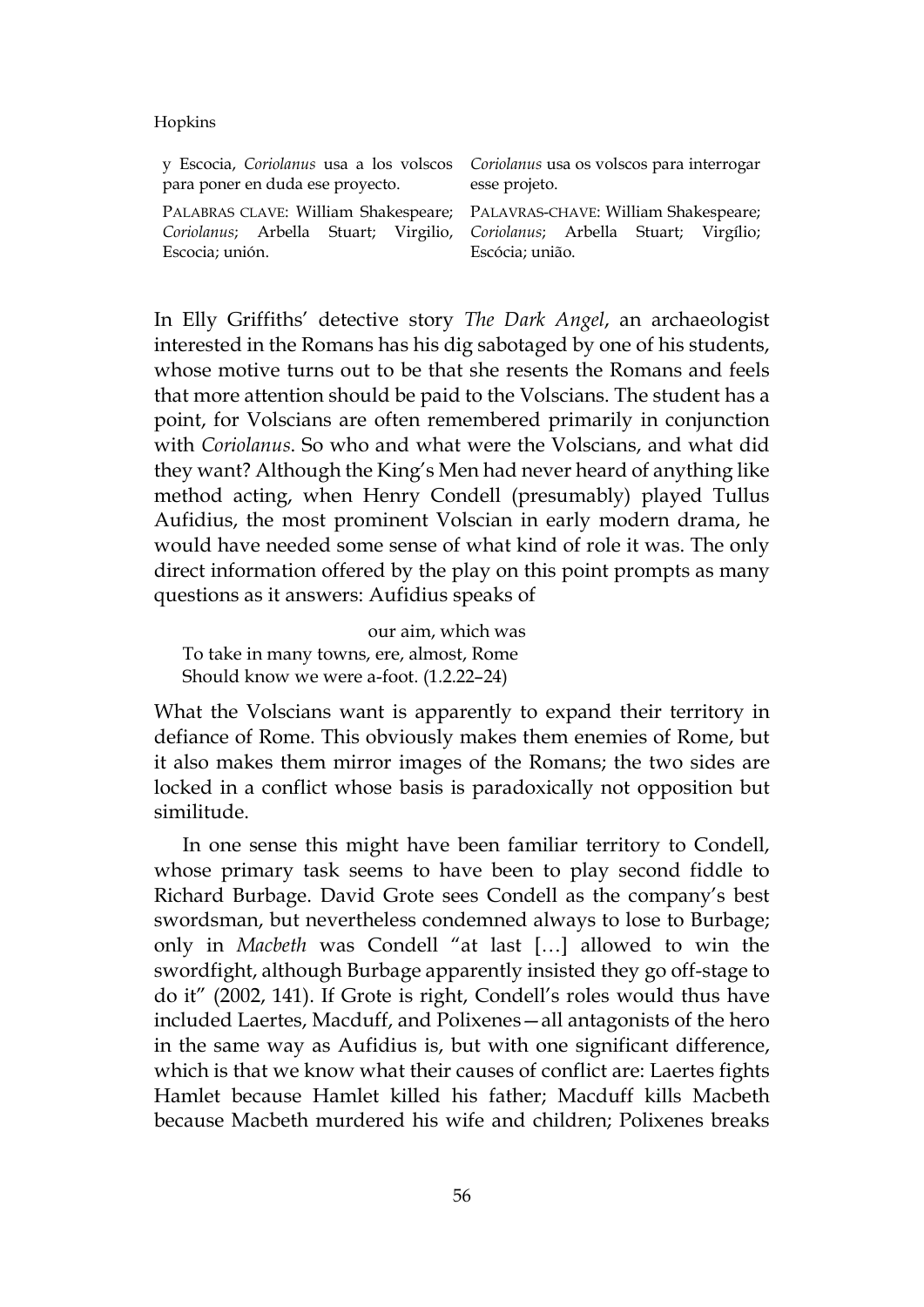

with Leontes because Leontes is jealous. Aufidius, however, fights Coriolanus because he himself is a potential Coriolanus; the only difference between the Romans and the Volscians seems to be that the Romans ultimately win. I shall argue that the unusual dynamic between Coriolanus and Aufidius is colored by the fact that in early modern England, Volscians trope dual nationality and can be used to interrogate the tensions within it. Christina Wald notes that in *Coriolanus* "the word 'home' occurs more frequently than in any other Shakespearian drama" (2019, 139); Coriolanus himself, however, is a man who tries to move from one home to another, until the play shows him that that is not possible.

The sense that the Volscians and the Romans are very closely aligned—and indeed that today's Volscian enemy is tomorrow's Roman citizen—is pervasive in early modern culture, but it is particularly prominent in the visual arts. One such art which is particularly pertinent to *Coriolanus* is tapestry. For a play about a military hero, *Coriolanus* is surprisingly interested in sewing; there are for instance five separate references to cushions (1.3.5, 2.186, 2.2.sd, 3.1.103, 5.3.53), more than in any other Shakespeare play. The feeling is mutual, for tapestries are interested in Coriolanus, who formed a popular subject for them. In telling the story of Coriolanus tapestries often represent the Volscians, but they typically depict them in exactly the same way as the Romans. In a set of Coriolanus tapestries in the Brooklyn Museum, woven in the first quarter of the seventeenth century but based on drawings made between 1570 and 1590, it is impossible to tell whether the fourth panel represents Coriolanus taking his leave of Volumnia and Virgilia in Rome or receiving them in a town occupied by the advancing Volscian army; the only thing that is clear is that "the male figures in attendance wear military garb" (Cavallo 1995, 12), but there is no way of identifying which side they belong to because Romans and Volscians are ethnically and iconographically indivisible.

Volscians are thus hard to pin down, but if Condell did in any sense research the role of Aufidius, he would have found a few sources and ideas he could draw on. For one thing, Aufidius was not the only famous Volscian. The Emperor Augustus himself was of Volscian descent, and so was the warrior Camilla, an important character in Virgil's *Aeneid* who was remembered by at least one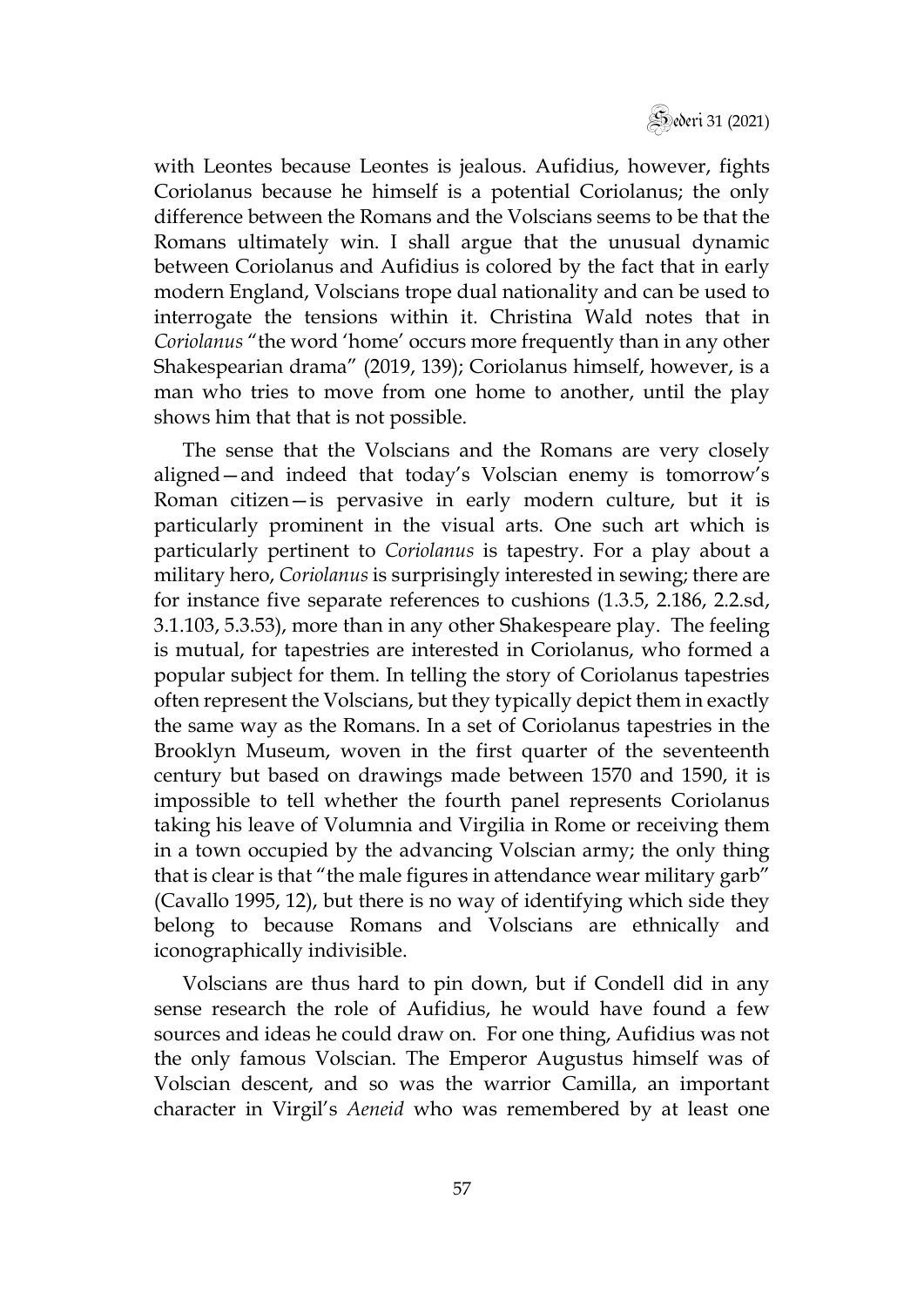politically prominent early modern person. In March 1603, Lady Arbella Stuart wrote,

I finding my selfe scarse able to stand <on my feete> what for my side and what for my head, yet with a commaunding voice called a troupe of such viragoes as Virgilles Camilla that stood at the receit in the next chamber. (Steen 1994, 152)

The reference to "my side" is to the recurrent pain that Arbella experienced there, probably a symptom of the hereditary disease porphyria, which gave rise to bouts of insanity, and it seems likely that Arbella was in the midst of one such bout when she wrote this letter, which would account for its fevered tone. It does however yield some sense, and is in fact a good example of what Carolyn Sale identifies as the way in which "Stuart's letters situate her in a narrative landscape as densely symbolic as that of Ben Jonson's court masques or Spenser's *Faerie Queene*" (2003, 950). Being a virgin, Camilla is not an inappropriate analogue for Arbella's ladies-in-waiting, whom she might perhaps think of as a troupe of viragoes. Alexandre de Pontaymeri's 1599 intervention in the *querelle des femmes*, *A womans woorth, defending them against all the men in the world*, asks "Where is he that can produce the Captaine of any nation, who in valour, prowess and councell, might be equalled with the victorious Volscian queene Camilla, or the magnanimous Penthesilea?"(63); Pontaymeri dedicated the work to Elizabeth Vernon, countess of Southampton, whose husband was a close ally of the earl of Essex, and Arbella's strong interest in Essex might have meant that she could have come across it. It might also be significant that Camilla would later be one of the queens in Ben Jonson's *Masque of Queens* (1609), in which Arbella's first cousin the Countess of Arundel danced (although it was Lady Catherine Windsor who actually danced Camilla); the close ties which Jonson would later develop with the Cavendish family might already have been forming, and his inclusion of Camilla might conceivably be a sign of interest in her in circles in which they moved.

More directly, Arbella may have been influenced by the decorative scheme of the High Great Chamber at Hardwick Hall, where she was confined in the custody of her grandmother Bess of Hardwick. The main theme of the chamber is praise of the goddess Diana, and Crosby Stevens notes that "One of Diana's attendants is also wearing a crown. Perhaps (especially given the pronounced upper body strength of the nymphs, and their spears or javelins which could double up as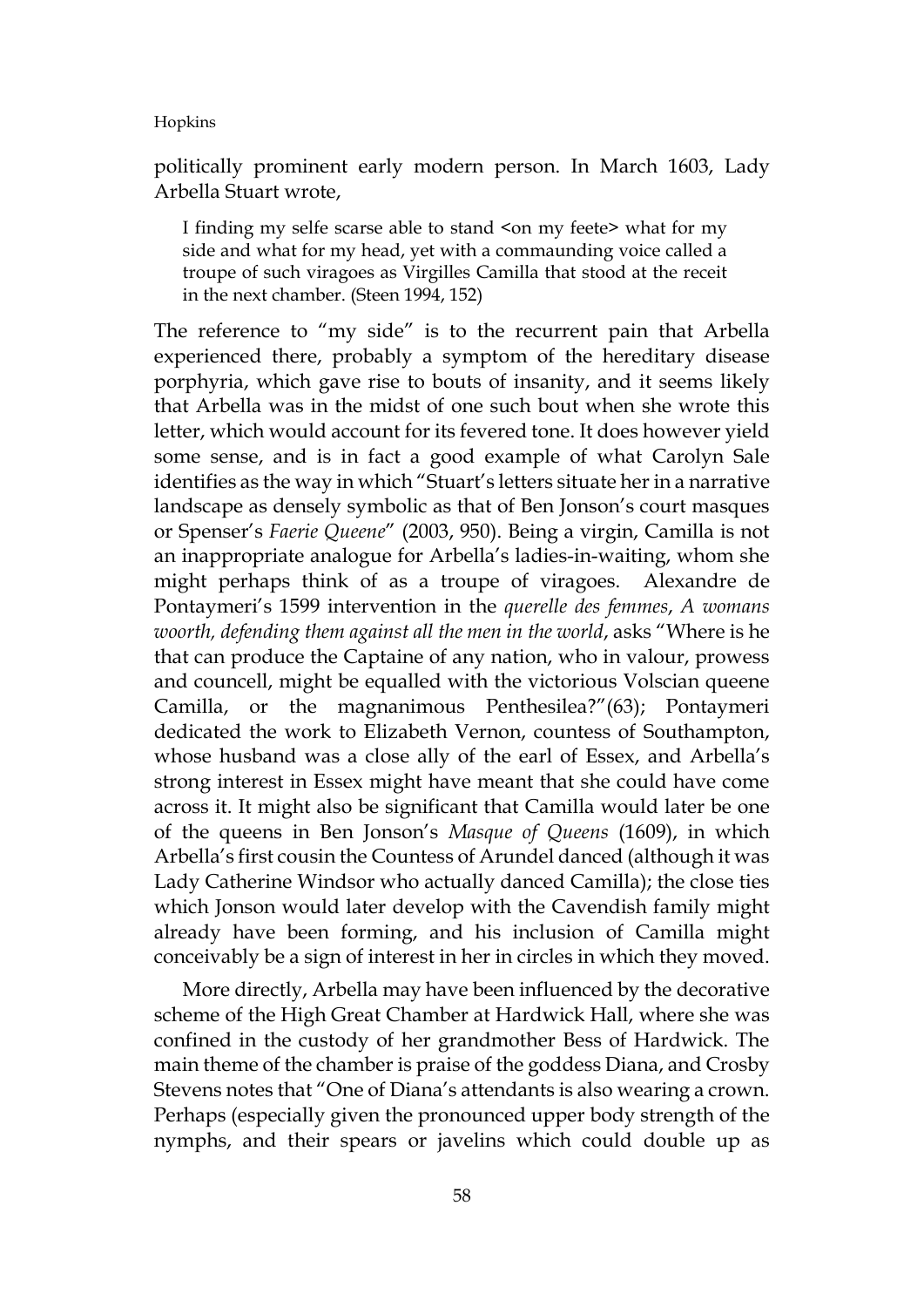

weapons for war as well as hunting) this second royal figure could represent Camilla"; Stevens suggests that Arbella seems to be mustering her "regiment" (Diana's nymphs are called her "regiment" in Ovid) and that "a troupe of such viragoes as Virgilles Camilla that stood at the receit in the next chamber" could thus refer not only to her waiting-women but also to the iconography of Hardwick.<sup>[1](#page-5-0)</sup>

If so, the frieze on the wall of the High Great Chamber would be an image of a Volscian. In *The Aeneid*, the first thing we learn about Camilla is her ethnicity:

With these, Camilla came. She was of Volscian race, and led her cavalcade of squadrons a-flower with bronze. She was a warrior; her girl's hands had never been trained to Minerva's distaff and her baskets of wool, but rather, though a maiden, she was one to face out grim fights and in speed of foot to out-distance the winds. She might have skimmed over the tops of uncut corn-stalks without ever harming their delicate ears as she ran, or upheld her way through the midst of the sea supported on heaving waves without once wetting her swift foot-soles in its surface. A gathering of mothers and all the young men who were streaming from houses and fields looked forth admiringly at her as she passed, in open-mouthed astonishment to see how regal splendour clothed her smooth shoulders in purple, how her brooch clasped her hair in its gold, and how she wore on her a Lycian quiver and carried a shepherd's myrtle-staff with a lance's head. (*Aeneid* VII.803–817; p.200)[2](#page-5-1)

There is an unusual amount of detail here, and indeed throughout the story of Camilla, where we find a couple of things that might have attracted the attention of Arbella. Camilla is an excellent horsewoman, and actually leads the cavalry of the combined forces of Latium:

Camilla rode up to meet Turnus, her Volscian regiment with her, and hard by the gates the princess leapt from her horse; and all her band, following her lead, dismounted, slipping deftly to the ground. Camilla spoke to Turnus: "Turnus, if the brave have a right to selfconfidence, then I, having the courage, offer to meet the Horse of Aeneas' army and to advance alone against the Etruscan cavaliers. Let me set my hand to the opening perils of war. You take your stand

<span id="page-5-0"></span><sup>&</sup>lt;sup>1</sup> Personal communication with Crosby Stevens (May 2020).

<span id="page-5-1"></span><sup>2</sup> All quotations from Virgil's *Aeneid* are from W. F. Jackson Knight's translation (Virgil 1956); reference to page numbers in this edition are included for convenience.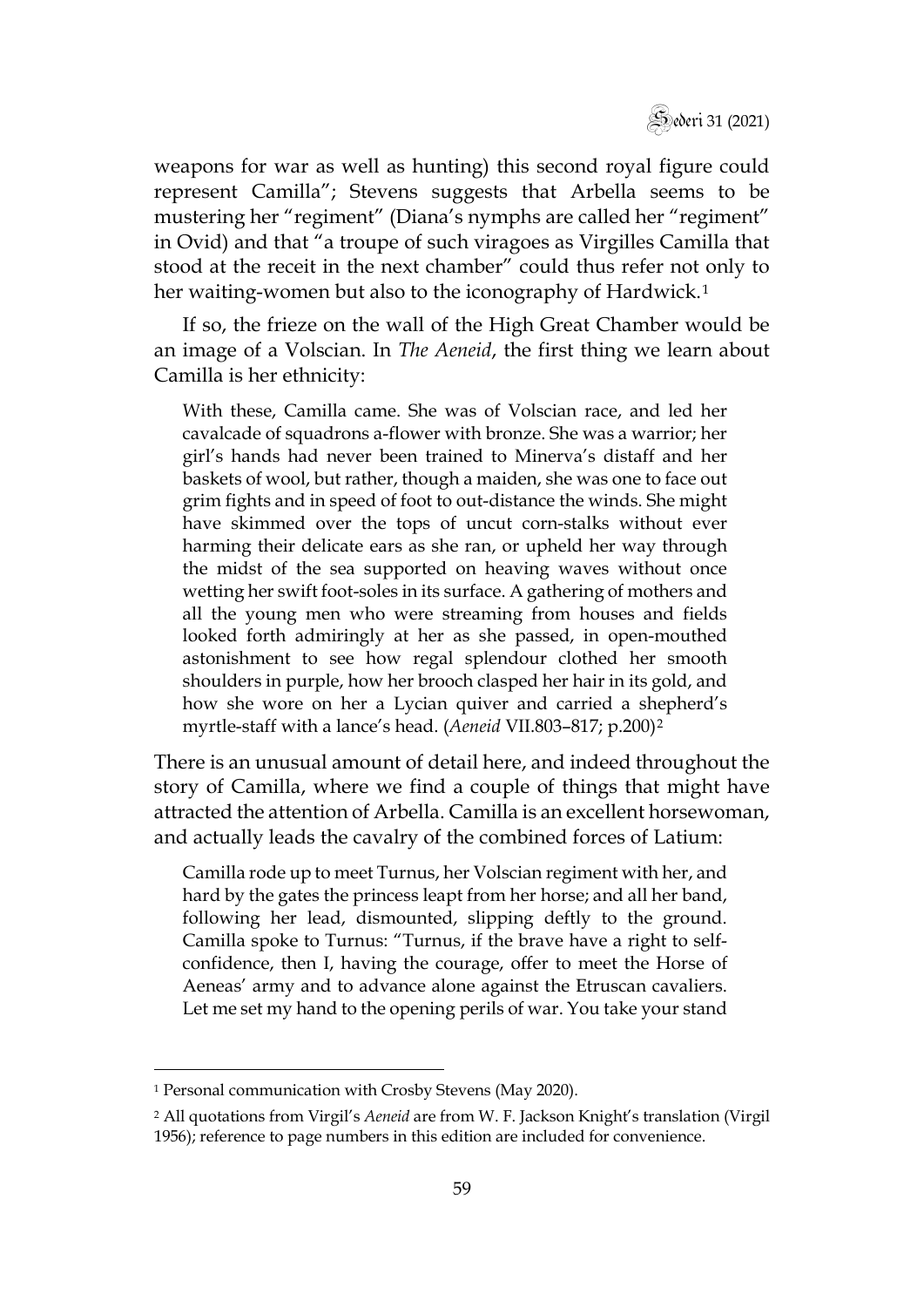dismounted near the walls and keep watch over our ramparts." (*Aeneid* XI.498–506; p.294)

It is Arbella's cousin the earl of Newcastle who is principally famous for his horsemanship, but he was continuing a family tradition (Edwards 2018); although we know nothing about how well Arbella herself could ride, she certainly knew men who plumed themselves on their equestrian skills, and this might have helped prompt her interest in Camilla. In addition, Camilla had female friends—we hear of Larina, Tulla, and Tarpeia (XI.655–656; p.299) and then later of Acca (XI.820; p.304)—so she is an appropriate figure to evoke in connection with the support offered by Arbella's waiting-women.

Perhaps, though, the appeal of Camilla lay in the ways in which she was *not* like Arbella. The portrait at Hardwick Hall of Arbella as a child shows her holding a doll, but Camilla "used to cast baby spears from her soft little hand" (XI.578; p.297), and she kills twelve men (an event that becomes known in art as "The Carnage of Camilla") before herself being slain by Arruns. Even then, the goddess Diana kills Arruns because she favors Camilla. Sara Jayne Steen notes that one of Bess's letters to Walsingham spoke of "the importance of having Arbella 'the soner be redye to attende on her Majestie', a theme to which Bess often referred in promoting her granddaughter" (Steen 2019, 183); Bess suggests that she has dedicated Arbella to Elizabeth as Camilla's father dedicated her to Diana, but Diana reciprocated, and Elizabeth did not. For Arbella, whose life was wholly constrained and who did not benefit from the favor of Elizabeth, who is represented as Diana in the High Great Chamber, Camilla might have represented what she desired but could not attain. Moreover, Elizabeth could sometimes be figured as Aeneas (who according to the myth of the *translatio imperii* was her ancestor), as in the Sieve Portrait, commissioned apparently by Sir Christopher Hatton in a selfconscious attempt to stop Elizabeth becoming a second Dido by marrying her foreign suitor the Duke of Alençon, or "William Alabaster's *Elisaeis* (an imitation of the Aeneid with Elizabeth, rather th[a]n Aeneas, as its hero" (Freeman 2003, 27). Camilla, who opposes Aeneas, is a provocative identification for Arbella.

Another reason Arbella might think of Virgil could be that she is thinking, as she often does, of the earl of Essex, whose sister was named Penelope and who was himself, as Andrew Hiscock notes,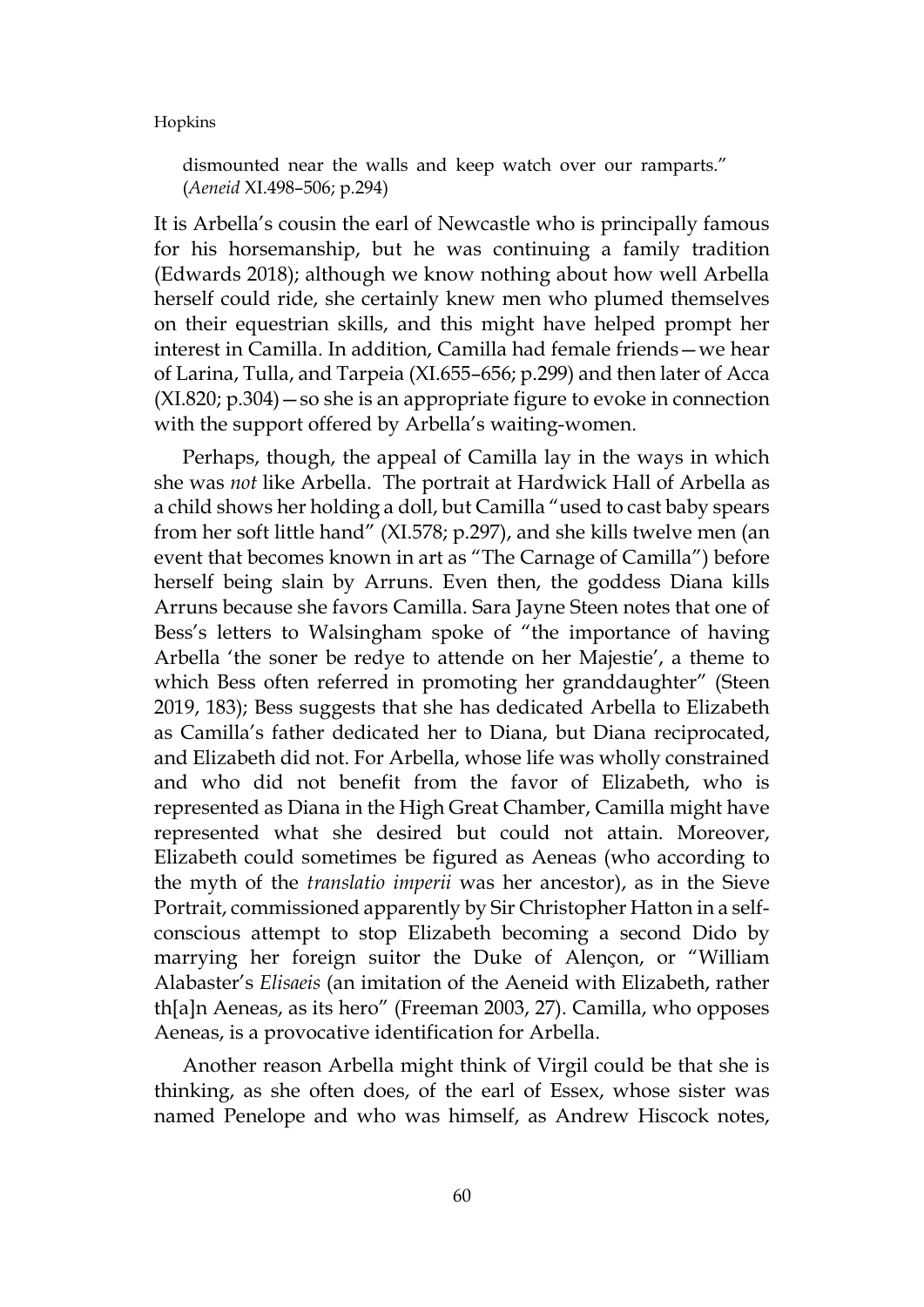

often figured in classical terms, particularly as Achilles but sometimes also as Aeneas. Arbella connects Essex with the *Aeneid* when, writing on the anniversary of the earl's execution, she demands,

how overviolently hasty […] to recover [the queen's favor] he was this fatall day Ashwensday and <the> newdropping teares of somm might make you remember if it were possible you could forgett. *Quis talia fando Temperet a lachrimis? Myrmidonum Dolopumque aut duri miles Ulissei*? (Steen 1994, 167)

Essex also intersects with the history of the Volscians in another way, because he was compared to Coriolanus in William Barlow's Paul's Cross sermon on 1 March 1601, which spoke of "*Coriolanus*, a gallant young, but a discontented Romane, who might make a fit parallel for the late Earle, if you read his life" (Shakespeare 2013, 99). Arbella and Essex, two losers in the game of politics, gravitate naturally to stories which speak of opposition to the power of Rome, and which use Volscians to do so. I shall suggest, however, that there is more at stake than individual political success or failure, for Volscians also raise wider questions about what factors lead to success or failure.

*Coriolanus* gives us the most detailed study of the Volscians in early modern drama, and the first thing it shows us is that they, like Essex, were warlike. This is characteristic of stories about Volscians. At the end of the story of Camilla, Virgil declares that "the Volscian ranks were all destroyed" (XI.898; p.307), but the story told in Livy makes it clear that the Volscians are very hard to kill, and also very hard to defeat, and Anne Barton shows that "Livy's *Ab Urbe Condita* was in Shakespeare's mind when he was reading *Coriolanus*" (1985, 116). Livy notes that "It was Tarquin who began the long, two-hundred years of war with the Volscians" in ca. 530 BC (1960, 92), and as his history unfolds it becomes clear that though there might be lulls in the fighting, it was a constant feature of Volscian-Roman relations: he says of events in 496 BC that "the Volscians soon reverted to their normal practices: once again they began secret preparations for war" (1960, 128), clearly implying that forty years after the outbreak of hostilities, there was already a pattern. He also says of the fighting in 462 BC that "In what followed the Volscian name almost ceased to exist" (1960, 192), but by the next year "the Volscians and Aequians, in spite of their recent losses, were on the warpath again" (1960, 194). This same indomitability is evident in *Coriolanus* too: when the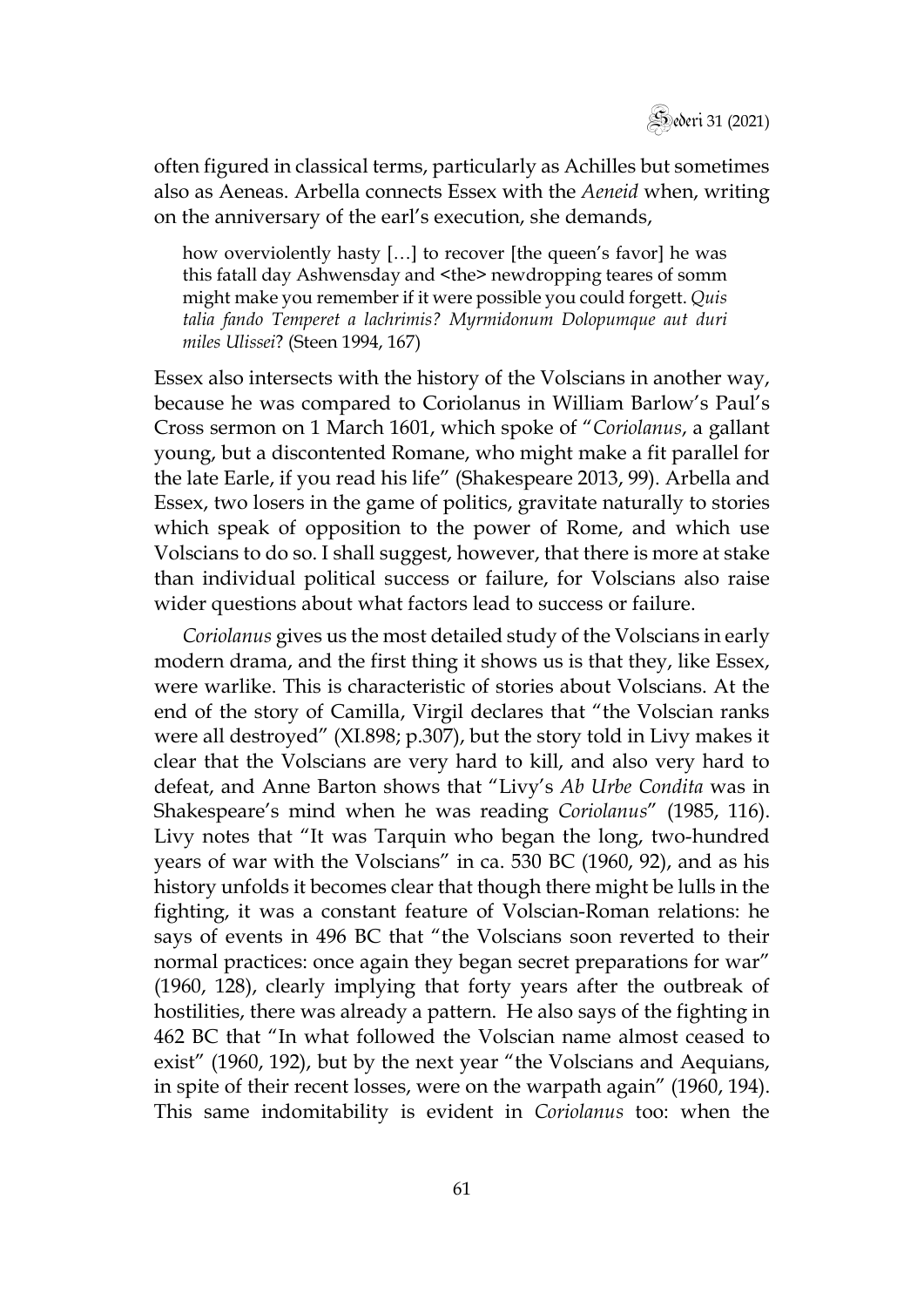Tribunes refuse to believe there is danger because the Volscians cannot possibly be advancing again, Menenius asks scornfully

Cannot be? We have record that very well it can, And three examples of the like hath been Within my age. (4.6.47–51)

In Shakespeare as in Livy, the Volscians are the enemy who will not give up or lie down. Coriolanus may demand "If these shows be not outward, which of you | But is four Volsces?" (1.6.77–78), but the fact remains that he is the only Roman prepared to enter Corioles and face its Volscian defenders, and at the end of the play the Volscians seem as powerful and as martial as they were at the beginning.

However, despite this consistently oppositional identity, there are other features of Livy's Volscians which are contradictory. On the one hand, they are Rome's indomitable enemies, and hence radically unacceptable Others: in 486 BC Camillus harangues the Romans "maybe your old enemies the Aequians or Volscians might take it into their heads to do the same—and how would you like to change nationalities with *them*?" (1960, 400). On the other hand, they blend easily with the Romans: Attius Tullius (Livy's name for Shakespeare's Tullus Aufidius) warns the Senate that "many hundreds of my people are here in Rome" (1960, 147), and Livy notes that in 402 BC "the garrison at Anxur was overwhelmed and the town taken. The disaster was due to neglect: troops were away on leave, Volscians were being indiscriminately admitted for trading purposes, with the result that the sentries at the gates were suddenly and treacherously attacked" (1960, 349). The Volscians, it seems, are mixing freely with the Romans, and when Tullius incites them, "Surely you cannot fail to feel that Rome is an enemy city" (1960, 148) it is by no means clear that they are really bound to feel that at all.

Nor need they feel that Rome's greater size means they will inevitably be swallowed up by it: Livy notes that in 494 BC "Numerical superiority made the Volscians over-confident" (1960, 138). Actually, Livy makes it quite clear that the Romans did not fight the Volscians because the Volscians were threatening or different, but because they made an expedient enemy of the sort which the dying Henry IV tells Hal is conducive to national unity. Livy has Cincinnatus observe that "God seems to smile more kindly upon this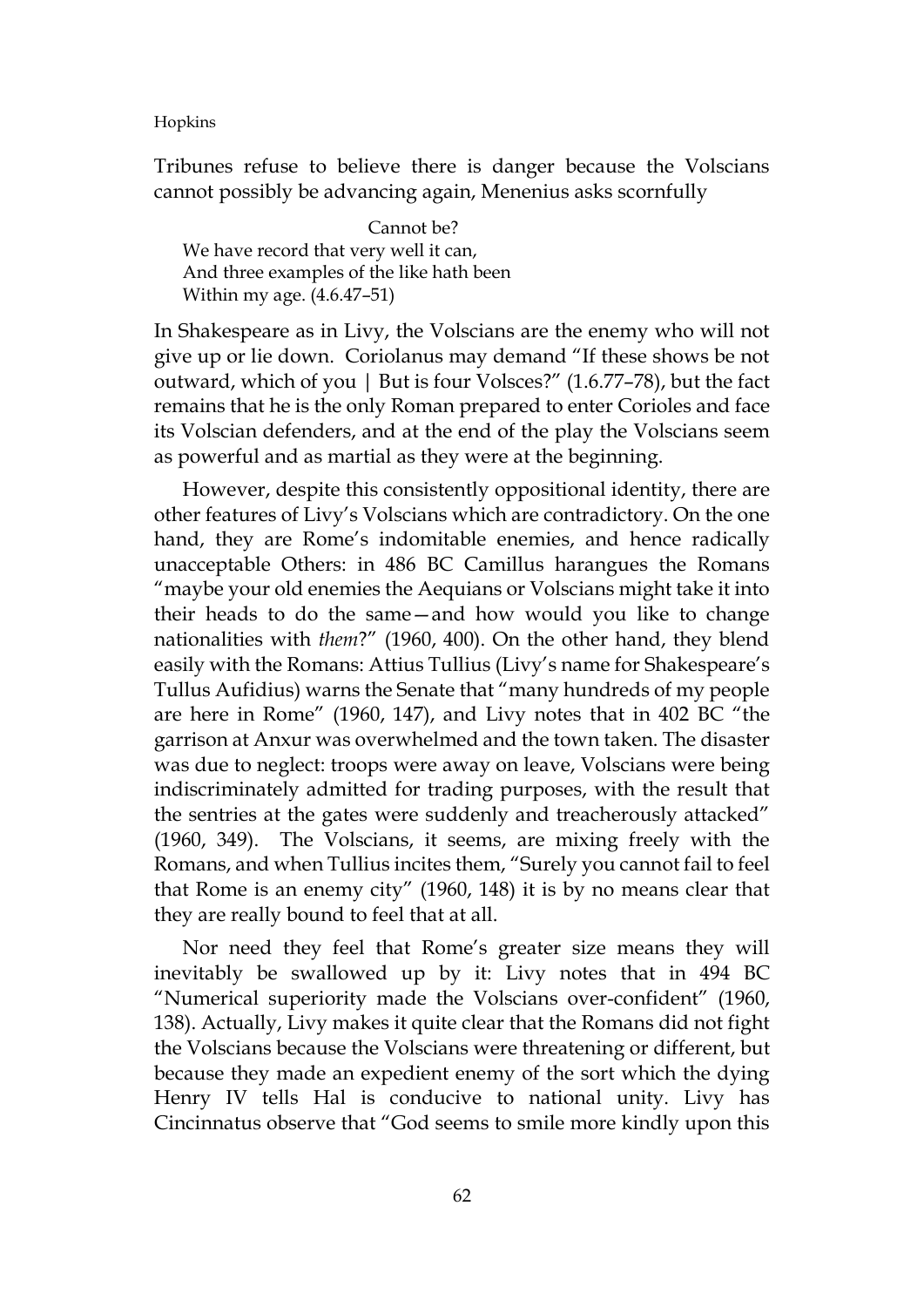

country of ours when we are at war" (1960, 206), and the Volscians afforded a ready pretext for maintaining that state of war and for using it as a cover for Rome's rulers to advance other, less popular agendas: Livy notes that in 461 BC "War had been declared, indeed, against the innocent Antiates; but the real enemy which the Senate meant to fight was the common people of Rome" (1960, 195). The Volscians are a stalking-horse, and one of the issues which they are particularly useful for deflecting is Rome's debt crisis. Livy observes that in 495 BC

a double danger was threatening the City's peace: first, imminent war with the Volscians and, secondly, internal discord of everincreasing bitterness between the ruling class and the masses. The chief cause of the dispute was the plight of the unfortunates who were "bound over" to their creditors for debt. (1960, 129)

It might credibly have been the connection between Volscians and the plight of debtors which prompted Henry Barlow to compare Essex to Coriolanus, who fought for the Volscians as well as against them, for one of the principal factors motivating Essex's disastrous rising was the crippling load of debt under which he was struggling after Elizabeth refused to renew his monopoly on the sale of sweet wines. The Volscians thus speak not only of external enmity to Rome but of internal division, financial problems, and dispossession.

Livy ultimately refuses to take a position on the Coriolanus story:

Whether Coriolanus was actually right is not easy to say; I do, however, think it is possible that the senatorial party might have succeeded in freeing themselves from the various restrictions, including the tribunate, to which they had been forced to agree, if only they had consented to reduce the price of grain. (144–145)

Shakespeare similarly fails to commit himself, but there are some notably provocative elements of his depiction of Coriolanus. John Velz argues that "Coriolanus is strikingly like Turnus" (1983, 63); Turnus was the foe of Aeneas and the ally of Camilla, so to see Coriolanus as like Turnus is implicitly to connect him both with the Volscians and with opposition to the monarchy founded by Aeneas, and supposedly continued by the Tudors and Stuarts. It is also clear that the Volscians in *Coriolanus*, like their counterparts in Livy, belong to a thriving society which does not seem in any way inferior to Rome.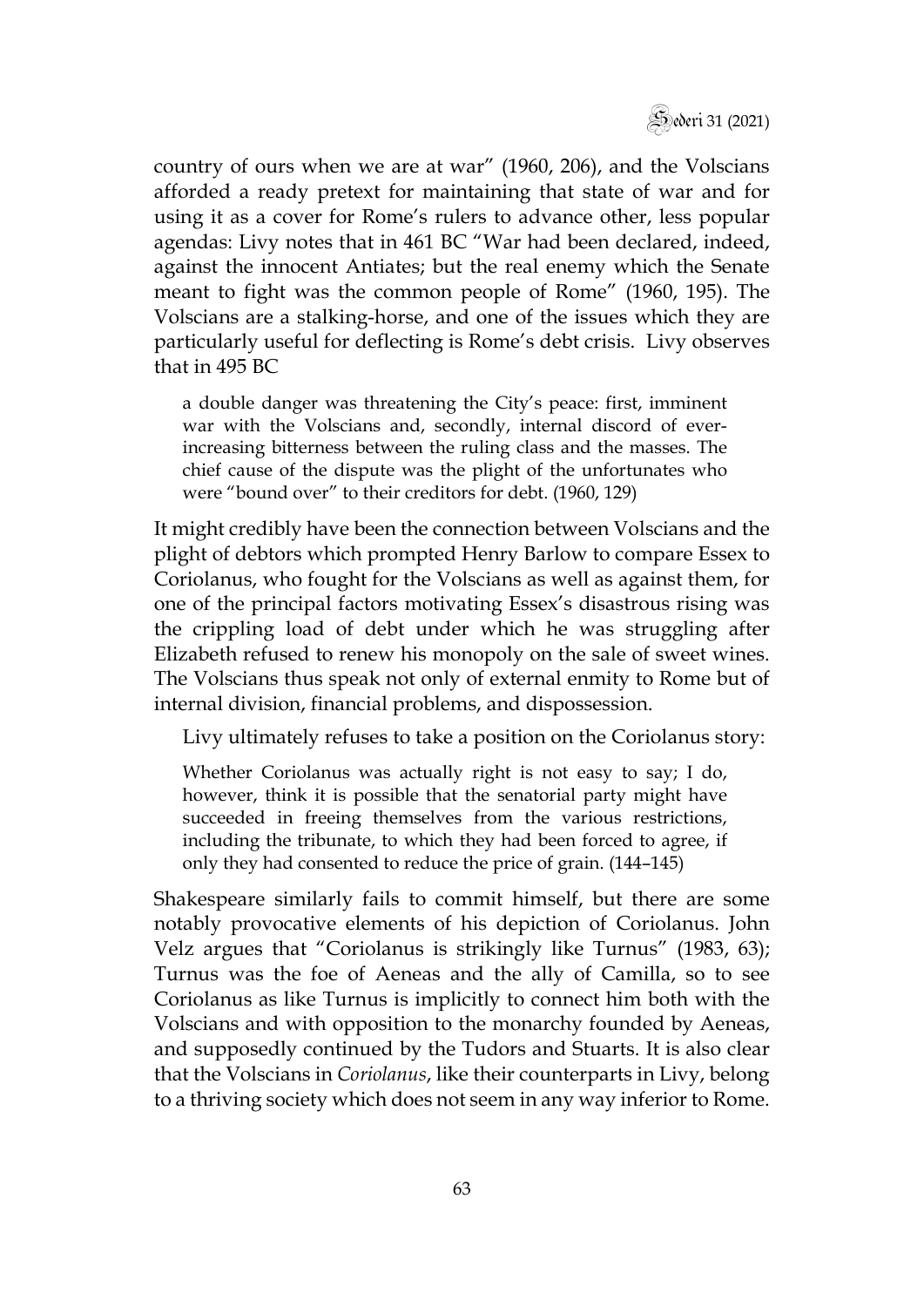Shakespeare seems to tacitly acknowledge that the Volscians were unlucky rather than unworthy through the play's unusual emphasis on things that are unaccountably forgotten. Peter Holland observes that "few moments have proved quite as contentious for interpretation as the moment of Martius' forgetting the name of his one-time host in Corioli" (Shakespeare 2013, 42): "By Jupiter, forgot!" (1.9.89). In one sense this has an extradiegetic force in that it prepares for the unprecedented moment of silence, which is Coriolanus' initial response to his mother's request, where our knowledge that Coriolanus has previously forgotten something might keep us on tenterhooks by making us genuinely uncertain whether it is the actor or the character who is unsure what to say. It is also worth noting that Coriolanus started his career by fighting Tarquin – "At sixteen years old, | When Tarquin made a head for Rome, he fought | Beyond the mark of others" (2.2.85–87) —but according to Livy, not only did Tarquin start the war with the Volscians, he also used loot from it to found the temple of Jupiter:

It was Tarquin who began the long, two-hundred years of war with the Volscians. From them he took by storm the town of Suessa Pometia, where the sale of captured material realized forty talents of silver. This sum he allocated to the building of the Temple of Jupiter. (1960, 92)

This gives sharp point to Coriolanus' "By Jupiter, forgot!," for to forget the Volscians is in this sense to forget Rome's own history. At the same time, though, Coriolanus' inability to remember the name of his Volscian host also sets up an implicit contrast with Aufidius' final verdict on Coriolanus, "Yet he shall have a noble memory" (5.6.155). Yes, he will: Livy testifies to that, as do the several sets of Coriolanus tapestries, and Shakespeare's play itself. For Livy, it was (some of) the Romans who were at risk of being forgotten: "no one would have remembered that Cominius had fought at all in the action against the Volscians, had it not been for the record, on a brazen column, of the treaty made at that time with the Latins" (1960, 143). For early modern England, however, the Volscians are likely to be remembered only as the defeated enemies of Rome. The Volscians, like the Trojans, stand for loss and defeat.

This did not have to be so. In both Shakespeare and Livy the Volscians are not less virtuous, less numerous or less valiant than the Romans, and Shakespeare concurs with Livy in understanding that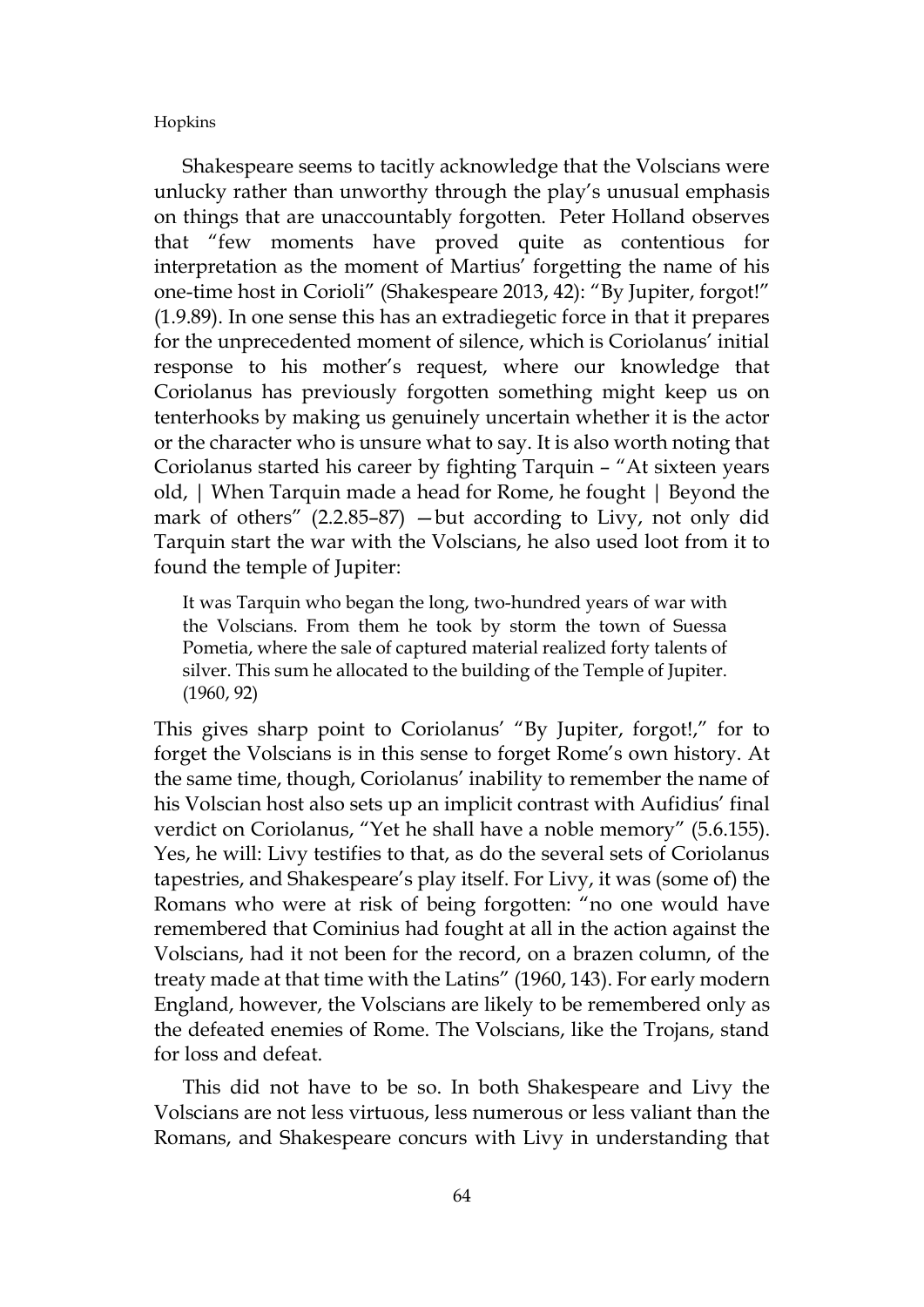

the war against them is a ploy to deflect attention from internal problems. Coriolanus may be a military hero, but he is also careful to note that

Our spoils we have brought home Doth more than counterpoise a full third part The charges of the action. (5.6.77–79)

The war may be about honor and glory, but it is also about territory and money, and someone always needs to keep an eye on the bottom line. Such awareness of *realpolitik* is implicitly Machiavellian, and Barton suggests that Machiavelli is indeed a direct influence on the play. She points to "a series of overall attitudes, attitudes peculiar to this play, which I believe Shakespeare owed not to any one particular passage in Livy, but to his history as a whole—in itself, and also as it had been interpreted by another, celebrated Renaissance reader" (Barton 1985, 116), and Patrick Ashby notes that Aufidius "expresses his discontent in words which echo those of Machiavelli […] 'our virtues | Lie in th'interpretation of the time'" (4.7.49–50). Gilberto Sacerdoti suggests that what both Livy and Machiavelli saw in the story of Coriolanus was an idea of constitutional balance (2018, 52), and Machiavelli's *Discourses on Livy* certainly supports this when it observes of the Volscians' success under Coriolanus that

Livy says it reveals that the Roman republic grew more through the exceptional ability of its commanders than of its soldiers, considering that the Volscians had in the past been defeated and only later had won when Coriolanus was their commander. Although Livy holds this opinion, it is nevertheless evident in many passages in his history that the exceptional ability of soldiers without a commander accomplished miraculous feats, and that they were more organized and ferocious after the death of their consuls than before they were killed. (1997, 292)

For Machiavelli, the story of Coriolanus and the Volscians raises some big general questions about whether history is the story of great men, whether leaders help or hinder, and whether events mean by themselves or need to have meanings made from them. His is a wry, pragmatic perspective which privileges the political rather than the providential.

Machiavelli's response to Livy's story of Coriolanus and the Volscians might prompt us to wonder whether the Volscians might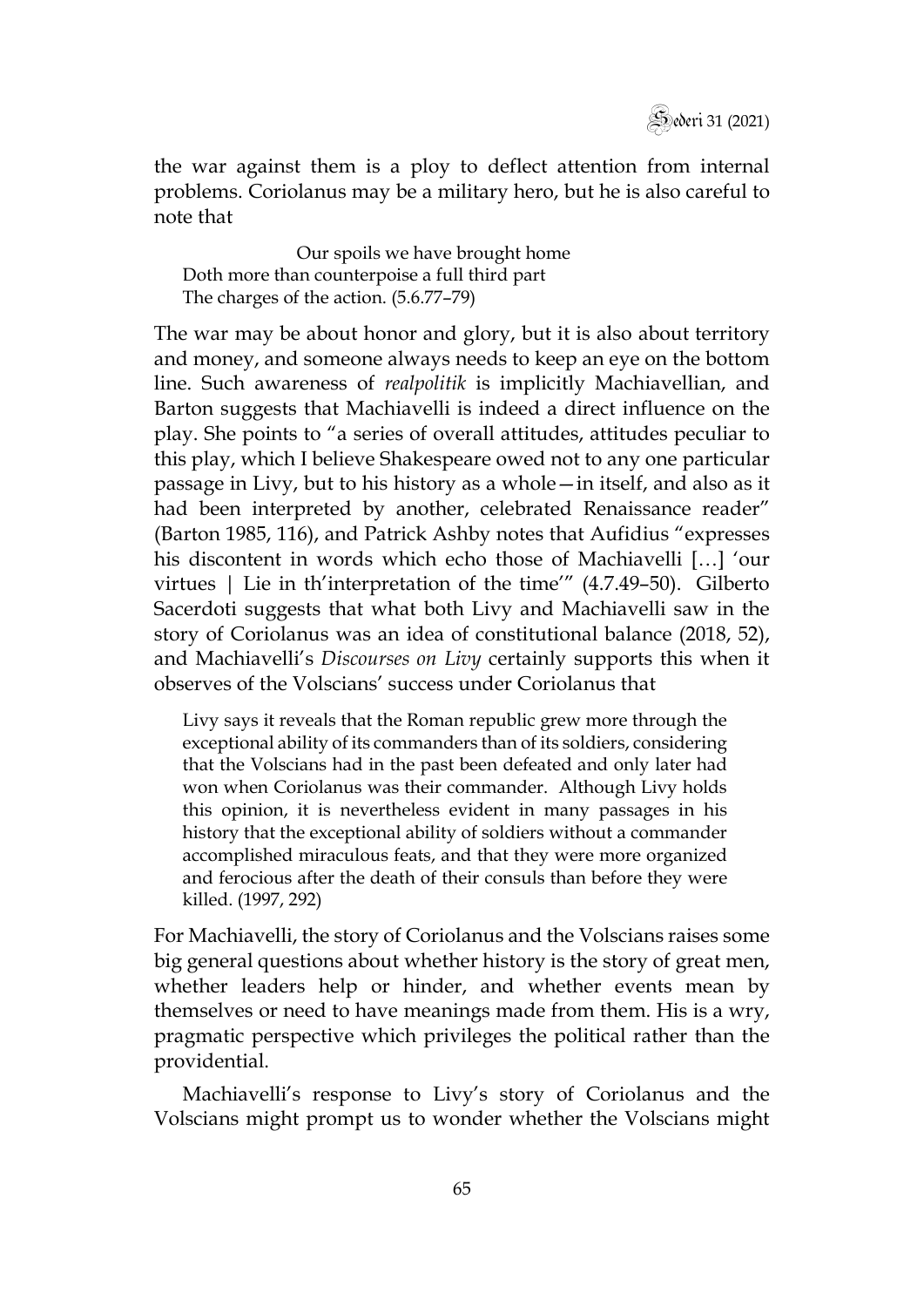have wider political overtones in early modern culture. It may well be that they did. Adolph Cavallo suggests that in the case of the Brooklyn Museum tapestries, which were woven in France, "it is not far-fetched to seek some allusion in the story of Coriolanus to the life of the Queen Mother, Catherine de' Medici," whom he sees as figured as Volumnia (1995, 16), and John Astington implies that in fact Coriolanus had a continuing currency at the French court: noting that there were ten Coriolanus tapestries displayed at Fontainebleau for the baptism of Henri IV's children in September 1606 (the drawings for which were printed), Astington suggests that one of the poses of Coriolanus "would have struck contemporary observers, particularly Catholics, as reminiscent of the *Ecce homo* tradition of Passion cycle pictures" (2017, 49), a piece of opportunistic iconography which would presumably have resonated with a monarch who had espoused Catholicism only because Paris was worth a mass. The Volscians could also have meanings closer to home. In his 1640 tract *The Case of Shipmony*, the Leveller Henry Parker compared the relationship between the Romans and the Volscians to that between the English and the Scots (Mendle 1995, 49), and there are other signs that the story of Coriolanus could be connected to Scotland. John Thornborough's 1605 *The ioiefull and blessed reuniting the two mighty and famous kingdoms, England and Scotland into their ancient name of Great Brittaine* cites the Volsci as an example of assimilation, and John Kerrigan observes that

*Coriolanus*, which works with London perceptions of Anglo-Scottish difference in the polarity that it establishes between the fractious, politically complex world of Rome and the more archaic, aristocratic, and militaristic milieu of the Volscians, responds to the stubbornness of MPs in the Commons (Tribunes of the people) during the union debate as it reached its climax in the parliamentary session of 1607. (2008, 18)

Alex Garganigo develops this: remarking that "in many ways, the Union debate revolved around the status of the king's body" (2002, 335), he shows both that the belly fable was applied to the Union project and that "Pro-Union tracts frequently adduced the expansion of the early Roman Republic as an example of successful union by conquest and incorporation, citing the Sabines and Volscians as peoples it had absorbed" (2002, 338); Garganigo thinks it is therefore suggestive that "the play's Rome and Antium, as states extremely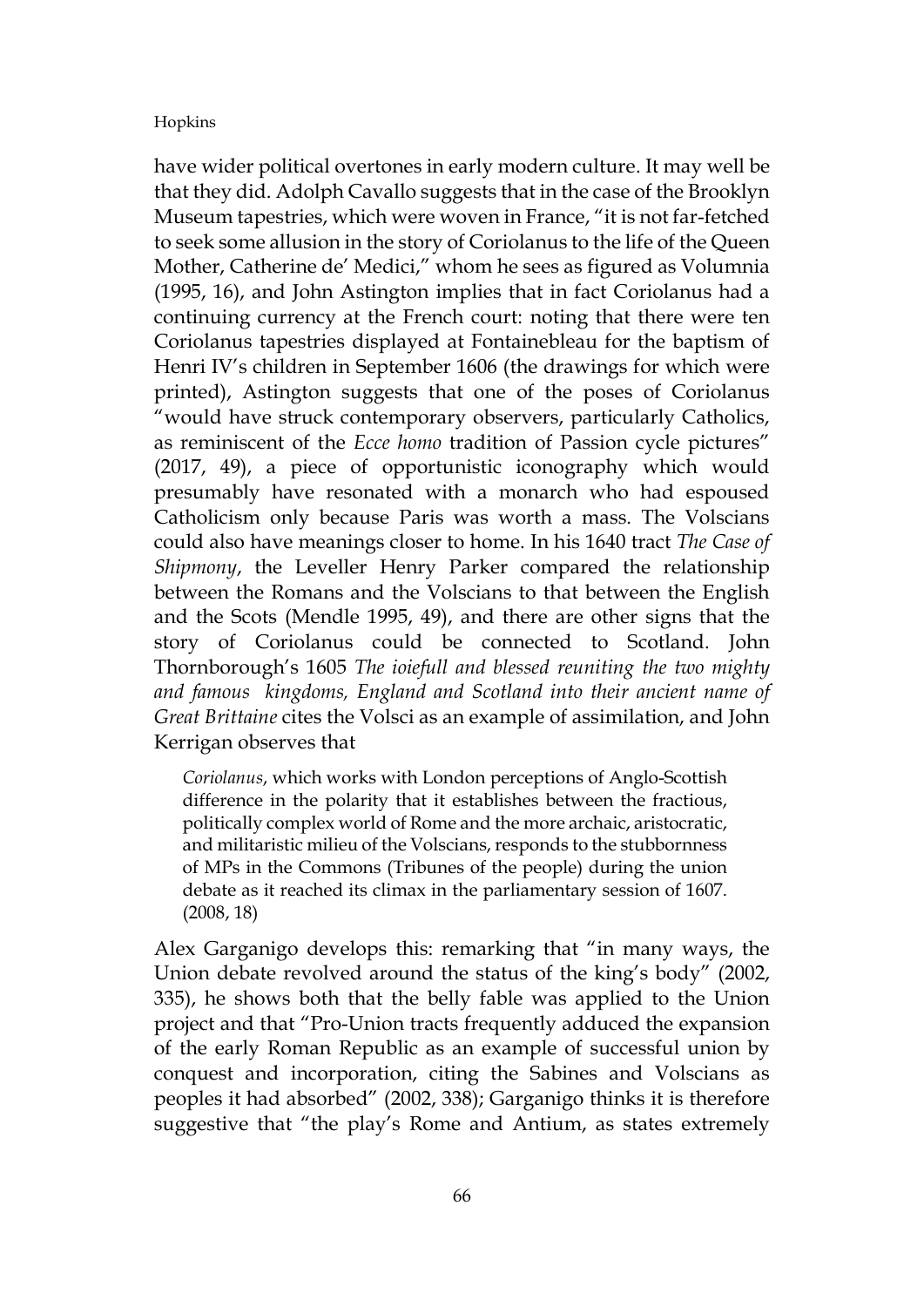

close to one another and so alike in language, customs and government as to be virtual mirror-images, are very similar to England and Scotland" (2002, 340), and he further considers that "the mother-son bond between Volumnia and Coriolanus transacts topical business as well in paralleling James's vexed relationship with his mother, Mary Queen of Scots, and with the mother figure of Elizabeth" (2002, 357). Nor is it only in the context of the Union debate that Coriolanus might crop up in connection with Scotland. In Shakespeare's play a Volscian servingman, hearing of a possibility of renewed conflict, says "Why, then we shall have a stirring world again" (4.5.221–222); when Sir Robert Carey, son of Shakespeare's first patron Lord Hunsdon, came to record his recollections of serving as a Border Warden, charged with policing the difficult frontier between England and Scotland, he observed that "we had a stirring world, and few days passed over my head but I was on horseback, either to prevent mischief, or to take malefactors" (Mares 1972, 48). If Carey was deliberately quoting *Coriolanus*, that would in fact have been perfectly apposite, for as Barton notes, "historically, the Volscians were a semi-nomadic, cattle-raiding people" (1985, 124), and it was cattle (and sheep) raids that were at the heart of Carey's troubles on the Border, where Reivers regularly bore off animals from England and drove them back to Scotland.

Catherine Loomis has suggested that Robert Carey was a direct influence on *Macbeth*. Carey was the man who rode north on Elizabeth's death to inform James of Scotland of his accession, and on the way he fell off his horse and suffered an injury which left him bloodstained and bandaged, which Loomis thinks is remembered in Duncan's question "What bloody man is that?" (he means the sergeant who brings him news of the success of the battle). If Carey did indeed influence *Macbeth* before going on to quote from *Coriolanus*, he would have been underlining the fact that there are some suggestive parallels between the two plays. Both *Macbeth* and *Coriolanus* feature tableaux of three women, the latter an invention of Shakespeare's: Livy has only Coriolanus' wife and mother trying to persuade him, along with "a number of women" (1960, 150). There is no equivalent of Valeria, who is indeed something of an opaque figure. Coriolanus hails her as

The noble sister of Publicola, The moon of Rome, chaste as the icicle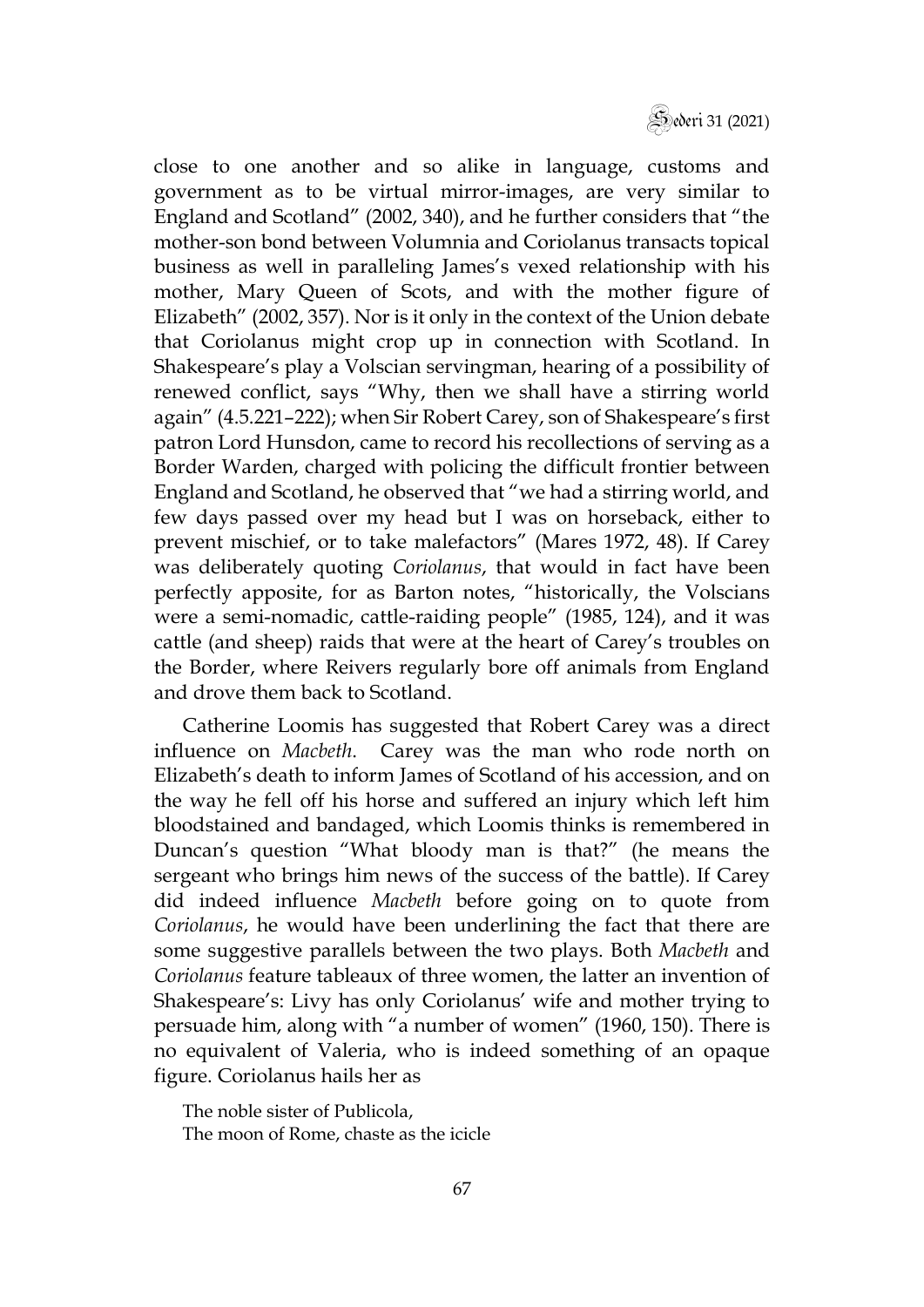That's candied by the frost from purest snow And hangs on Dian's temple —Dear Valeria! (5.3.64–67)

Because of this emphasis on purity, the Arden note suggests she was a Vestal Virgin, developing Wilson Knight's view that Valeria, Virgilia and Volumnia represented three forms of womanhood, virgin, wife, and mother, while Emrys Jones compared them to the three Marys (Jones 1977, 66). Equally, however, they could alternatively (or additionally) be seen as past, present and future, and as connected to the Norns and to the three Weird Sisters of *Macbeth*, whose hero is not going to play the Roman fool but may perhaps foreshadow one. *Coriolanus* may be set in ancient Rome, but it does in this respect look as if it is remembering the Scottish play.

Another potential connection, and one which again has a Scottish resonance, is between *Coriolanus* and *Cymbeline*. In the *Aeneid*, Turnus tells Camilla,

I have in hand a ruse of war. There is a sunken track within the forest where I plan to block the jaws at each end by posting armed soldiers there. You must take position and prepare to receive the charge of the Etruscan Horse. (XI.515–517; p.295)

He goes on,

There is a glen, with winding curves, apt for concealment and the uses of war. The slopes crowd down on it from both sides, shadowed by clustering leaves; the path leading into it is ill-defined, its jaws are narrow, and the entrances close and forbidding. (XI.522–525; p.295)

Perhaps there is a parallel here with the episode in *Cymbeline* in which a "strait" lane (5.3.7), "Close by the battle, ditch'd, and wall'd with turf" (5.3.14), is ultimately held against the Romans by Belarius, Guiderius, and Arviragus. This is traditionally traced to a story in Holinshed, who tells it of a Scots family named Hay living in the time of Kenneth Macalpine and fighting the Danes, but perhaps it points in both directions and thus connects Scots and Volscians. *Cymbeline* is also a play in which echoes of Arbella Stuart have been detected (Gristwood 2004, 451), and one of Arbella's chosen go-betweens in her marriage negotiations was the resonantly-named Owen Tudor. When the plan went wrong Tudor fled to Anglesey, suggesting that he was, or thought he was, connected to the actual Tudors, who came originally from Anglesey, and *Cymbeline*'s reference to Milford Haven is clearly a direct glance at the Tudors.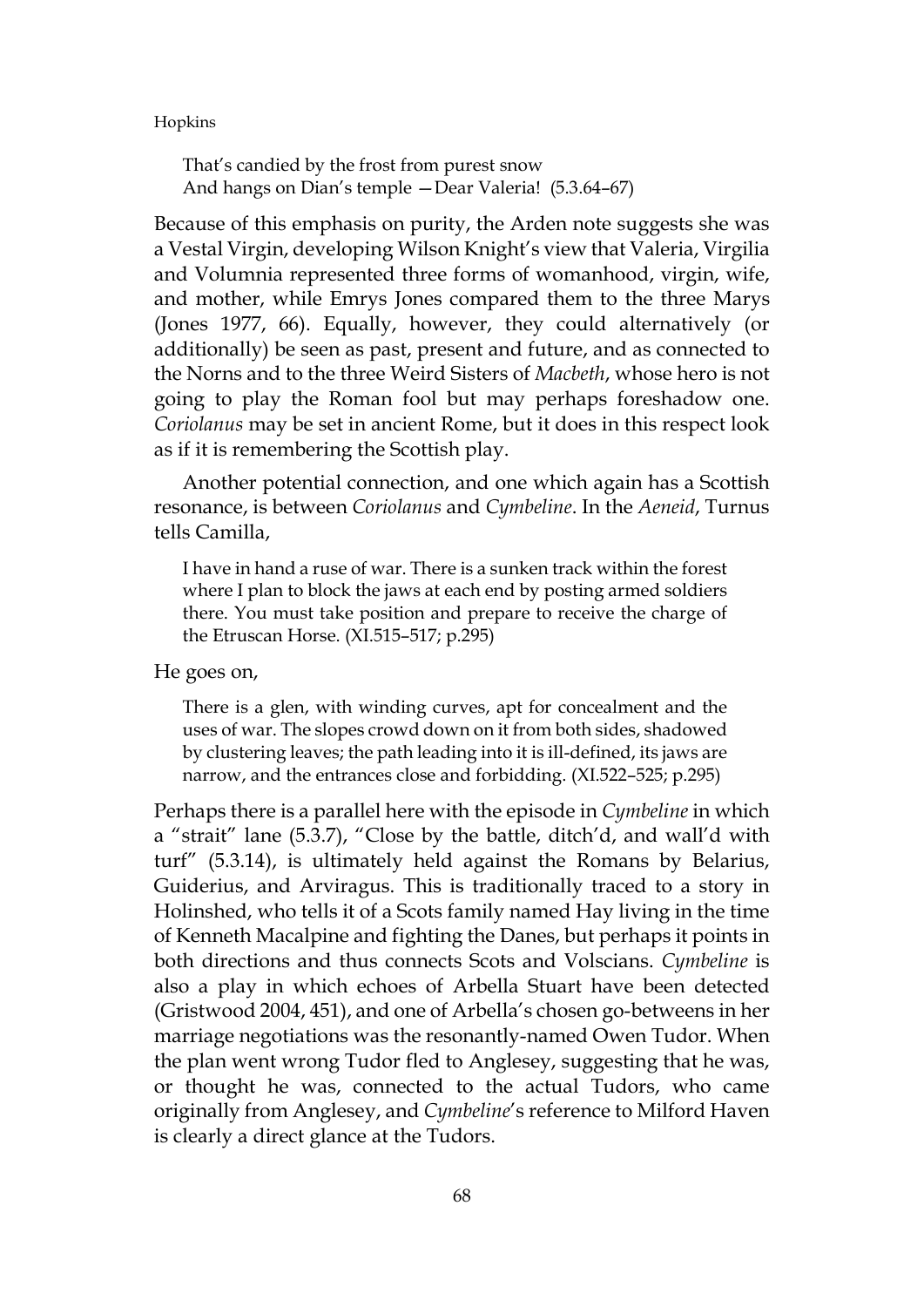Scottishness was one of the few things that Arbella claimed in her own right and not through her formidable grandmother; perhaps, then, it was in connection with Scottishness that she reached for an identification with the Volscian Camilla. If the figure whom Arbella connects with Camilla was indeed one of the attendant nymphs in the frieze in the High Great Chamber, then the room next door to it, the Long Gallery, contained a portrait of Arbella as a child labelled Arbella Comitissa Levinae (Arbella Countess of Lennox), underscoring her Scottish identity; elsewhere in the house, "the with drawing chamber" contained "the pictures of the Quene of Scottes, the same Quene and the King of Scotes with theyr Armes both in one, the King and Quene of Scotes hir father and mother in an other" (Boynton 1971, 27). For Arbella, these represented her paternal aunt, cousin, great-uncle and great-aunt. Perhaps, too, she remembered that the most famous Volscian of all was Augustus, the preferred selfidentification of Arbella's cousin King James. Not long after her reference to Camilla, Arbella told Sir Henry Brouncker that her secret lover was the King of Scots. Arbella never went to Scotland, and when she finally met her cousin the king, he proved first a disappointment and then a persecutor. But in identifying herself with Camilla she claimed an identity which was wholly her own: royal, admirable, and familial in a way which was completely separate from her bitterly resented grandmother, who kept her a virtual prisoner at Hardwick and who Arbella thought would be the first to run to the queen with tales about her. As she fantasized about her cousin the King of Scots coming to save her, Arbella's reference to Camilla the Volscian offered another way of connecting herself to Scotland and of asserting an oppositional identity.

If the relationship between the Volscians and the Romans could be used to figure that between the Scots and the English, *Coriolanus* starts to look like a rather different kind of play from the one we have been accustomed to see. It has often been noticed that it appears to reflect on the politics of England, but perhaps it thinks too about those of Scotland, and perhaps it is interested not only in the Midlands grain riots but in oppositional identities more generally, and in the ways that Volscians in particular can stand for those who are deserving and noble but nevertheless ultimately fail. If Volscians can express both Scottishness and an oppositional identity, it is also unsurprising to find them associated with Essex, who intrigued on behalf of James I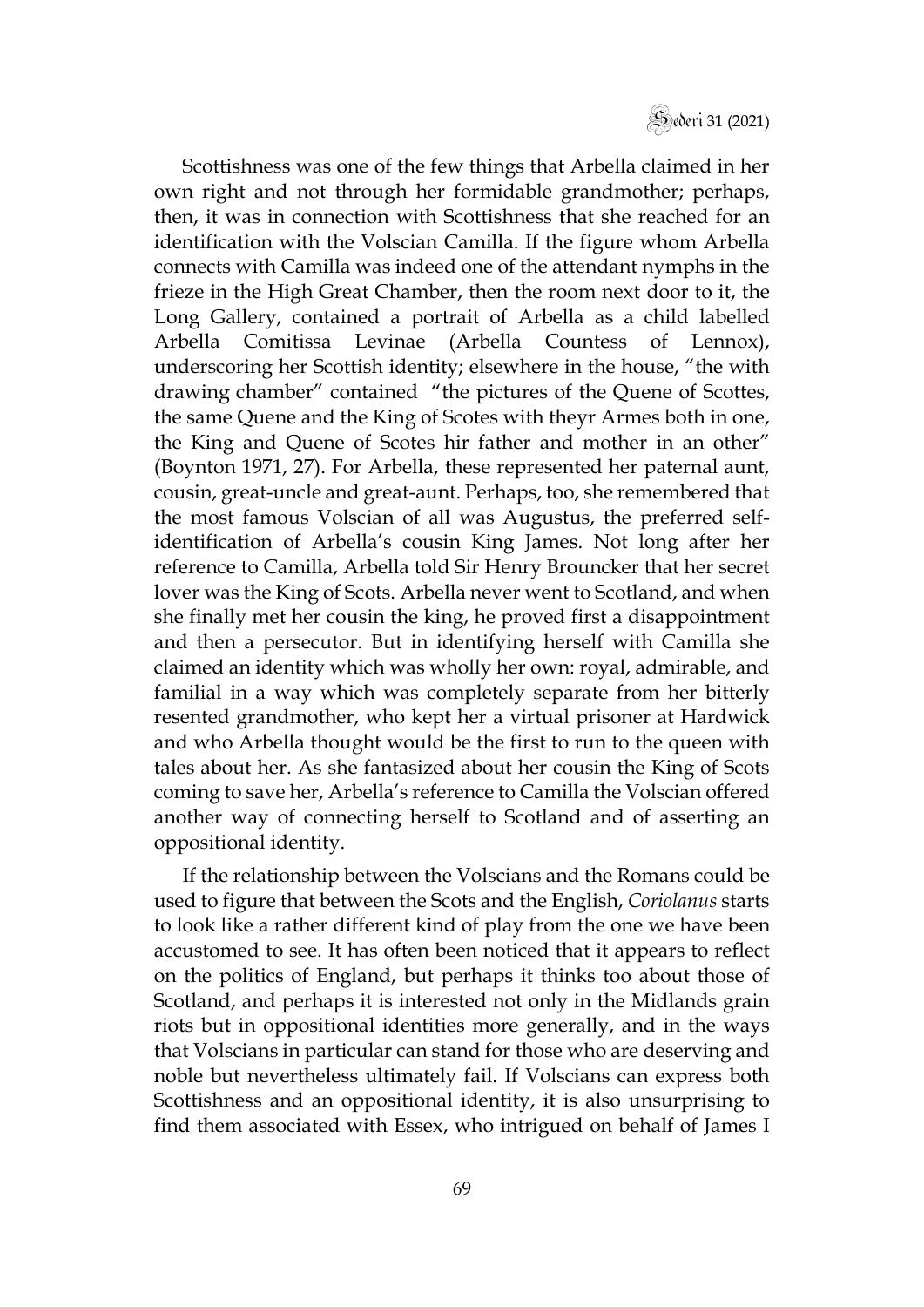and whose son was rewarded for that when James acceded to the throne. Above all, if Volscians can be used to talk about England and Scotland, *Coriolanus* becomes a way of talking about what it might be like to try to bring together two different nations. At the heart of the conflict between plebeians and patricians is the question of who is able to articulate national identity. Barton observes that "the plebeians claim that they alone embody Rome" (1985, 118); in this respect *Coriolanus* echoes Marlowe's *Edward II*, where both king and nobles claim to speak for England, but it also develops the potential complications. After his accession, King James VI and I claimed to speak for both Scotland and England. Ultimately, however, *Coriolanus* as a play suggests that, however similar two societies may be, it is not in fact possible for one man to speak for both. While other writers use the Volscians as an example of integration, Shakespeare uses them to figure the difficulties that might attend integration. In the month in which Elizabeth died Lady Arbella Stuart reached for a Volscian figure as a support and, I have suggested, as a way of personally connecting herself to Scotland; five years later, in the wake of James's failed attempt to achieve political and constitutional union between England and Scotland, *Coriolanus* uses the Volscians to question that project.

#### **References**

- Ashby, Patrick. 2016. "The Changing Faces of Virtue: Plutarch, Machiavelli and Shakespeare's *Coriolanus*." *Early Modern Literary Studies* special issue 25. Accessed July 23, 2021.
	- <https://extra.shu.ac.uk/emls/journal/index.php/emls/article/view/219>
- Astington, John. 2017. *Stage and Picture in the English Renaissance: The Mirror up to Nature*. Cambridge: Cambridge University Press.
- Barton, Anne. 1985. "Livy, Machiavelli, and Shakespeare's *Coriolanus*." *Shakespeare Survey* 38: 115–130.
- Boynton, Lindsay. 1971. *The Hardwick Hall Inventories of 1601*. London: Furniture History Association.
- Cavallo, Adolph S. 1995. "The History of Coriolanus as Represented in Tapestries." *Brooklyn Museum Bulletin* 17, no. 1: 5–22.
- Edwards, Peter. 2018. *Horses and the Aristocratic Lifestyle in Early Modern England: William Cavendish, First Earl of Devonshire (1551*–*1626) and His Horses*. Woodbridge: Boydell Press.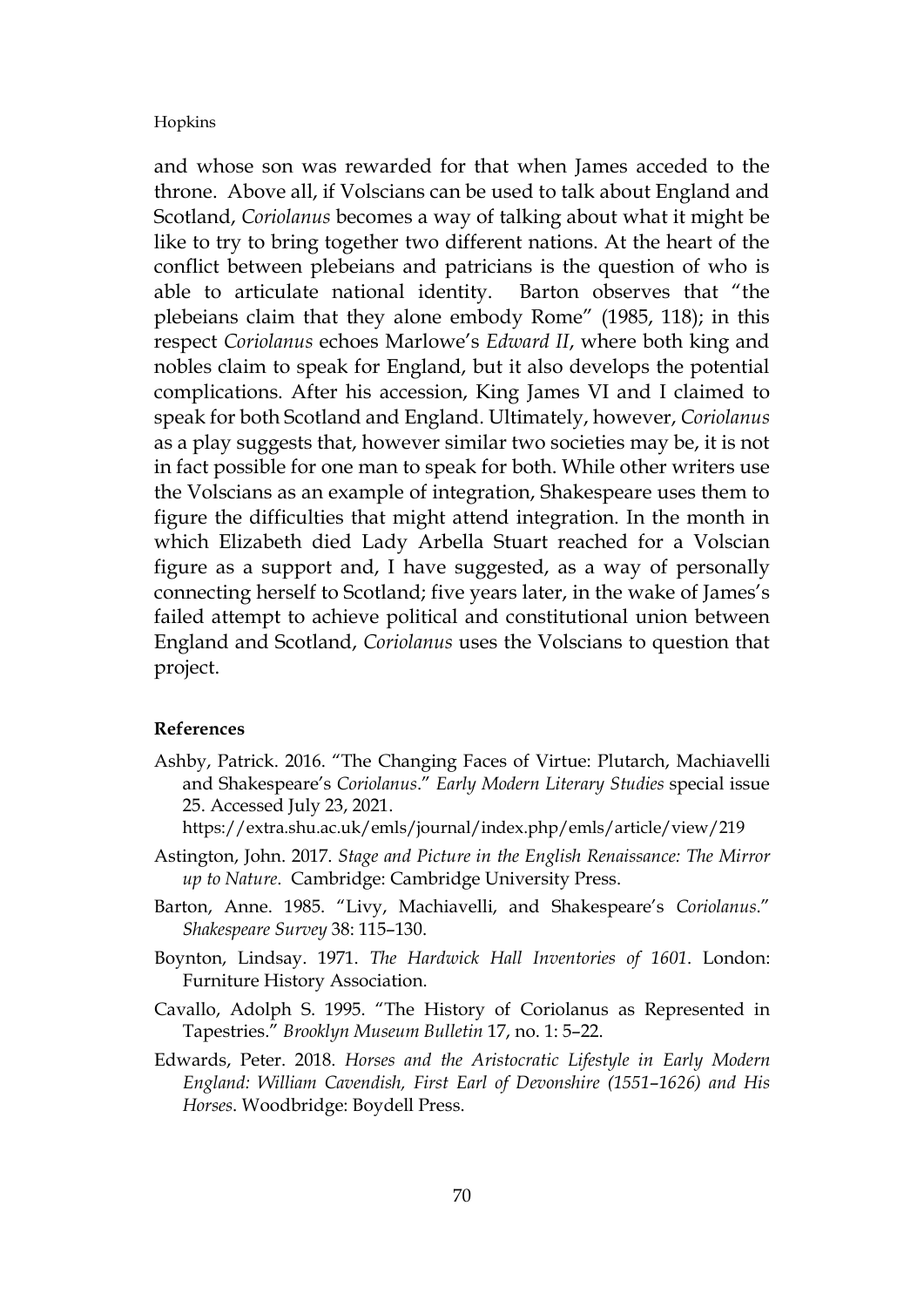- Freeman, Thomas S. 2003. "Providence and Prescription: The Account of Elizabeth in Foxe's 'Book of Martyrs'." In *The Myth of Elizabeth*, edited by Susan Doran and Thomas S. Freeman, 27–55. Basingstoke: Palgrave 2003.
- Garganigo, Alex. 2002. "*Coriolanus*, the Union Controversy, and Access to the Royal Person." *Studies in English Literature* 42: 335–359.
- Griffiths, Elly. 2018. *The Dark Angel*. London: Quercus.
- Gristwood, Sarah. 2004. *Arbella: England's Lost Queen*. London: Bantam.
- Grote, David. 2002. *The Best Actors in the World: Shakespeare and His Acting Company*. Westport, CT: Greenwood Press.
- Hiscock, Andrew. 2013. "'Achilles alter': The Heroic Lives and Afterlives of Robert Devereux, 2nd Earl of Essex." In *Essex: The Cultural Impact of an Elizabethan Courtier*, edited by Annaliese Connolly and Lisa Hopkins, 101– 132. Manchester: Manchester University Press.
- Jones, Emrys. 1977. *The Origins of Shakespeare*. Oxford: The Clarendon Press.
- Kerrigan, John. 2008. *Archipelagic English: Literature, History, and Politics 1603 1707*. Oxford: Oxford University Press.
- Livy (Titus Livius). 1960. *The Early History of Rome*. Translated by Aubrey de Sélincourt. Harmondsworth: Penguin.
- Loomis, Catherine. 2001. "'What Bloody Man Is That?': Sir Robert Carey and Shakespeare's Bloody Sergeant." *Notes and Queries* 246: 296–298.
- Machiavelli, Niccolò. 1997. *Discourses on Livy*. Translated by Julia Conaway Bondanella and Peter Bondanella. Oxford: Oxford University Press.
- Mares, F. H., ed. 1972. *The Memoirs of Robert Carey*. Oxford: Clarendon Press.
- Mendle, Michael. 1995. *Henry Parker and the English Civil War*. Cambridge: Cambridge University Press.
- Pontaymeri, Alexandre de. 1599. *A womans woorth, defending them against all the men in the world*. London: John Wolfe.
- Sacerdoti, Gilberto. 2018. "From Valour to Counterpoise: Coriolanus' Machiavellian Moment." In *Rome in Shakespeare's World*, edited by Maria Del Sapio Garbero, 47–65. Rome: Edizioni di Storia a Letteratura.
- Sale, Carolyn. 2003. "The 'Roman Hand': Women, Writing and the Law in the Att.-Gen v. Chatterton and the Letters of the Lady Arbella Stuart." *ELH* 70 no. 4: 929–961.
- Shakespeare, William. 1955. *Cymbeline*. Edited by J. M. Nosworthy. London: Methuen.
- Shakespeare, William. 2013. *Coriolanus*. Edited by Peter Holland. London: Bloomsbury.
- Steen, Sara Jayne, ed. 1994. *The Letters of Lady Arbella Stuart*. Oxford: Oxford University Press.